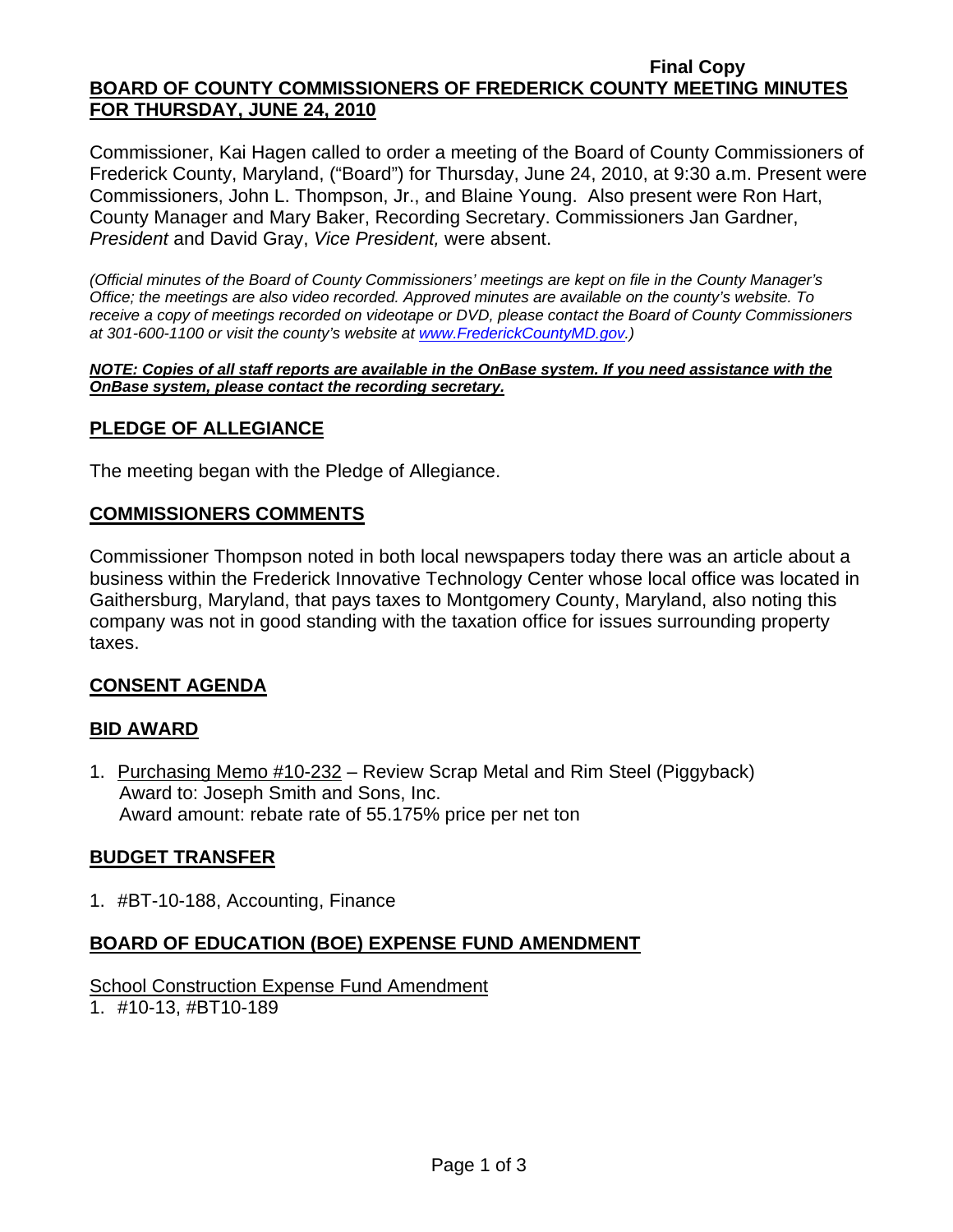#### **Final Copy BOARD OF COUNTY COMMISSIONERS OF FREDERICK COUNTY MEETING MINUTES FOR THURSDAY, JUNE 24, 2010**

# **EASEMENT**

1. Westview South, Advisors Court Road Improvements Public Parking, Stormdrain and Stormwater Management Easements – Betsy Smith, Permitting and Development Review **Division** 

# **GRANT**

1. FY 2008 Performance Incentive Grant Extension – Laurie Holden, Economic Development Division

## **MISCELLANEOUS**

1. Installment Purchase Program - Taylor Request for an Exclusion for a Dwelling – Tim Blaser and Anne Bradley, Planning Division

Commissioner Thompson requested a separate vote on the grant.

Commissioner Young moved approval of the consent agenda as presented with the exception of the grant. Commissioner Thompson seconded the motion that passed 3-0 with Commissioners Gardner and Gray absent.

Commissioner Young moved approval of the grant as presented. Commissioner Hagen seconded the motion that passed 2-1 with Commissioner Thompson opposed and Commissioners Gardner and Gray absent.

## **AGENDA BREIFING**

Staff briefed the Board on the following public hearing items scheduled for:

Tuesday, June 29, 2010, at 8:30 a.m.

- Hood College Financing Public Hearing and Resolution Jim Cumbie, Esquire, Venable, LLC (County Bond Counsel) (Note, John Kroll, Finance Division, presented information regarding this item.)
- Ballenger Creek Park Out-of-Sequence Water and Sewer Plan Amendment Tim Goodfellow, Planning Division